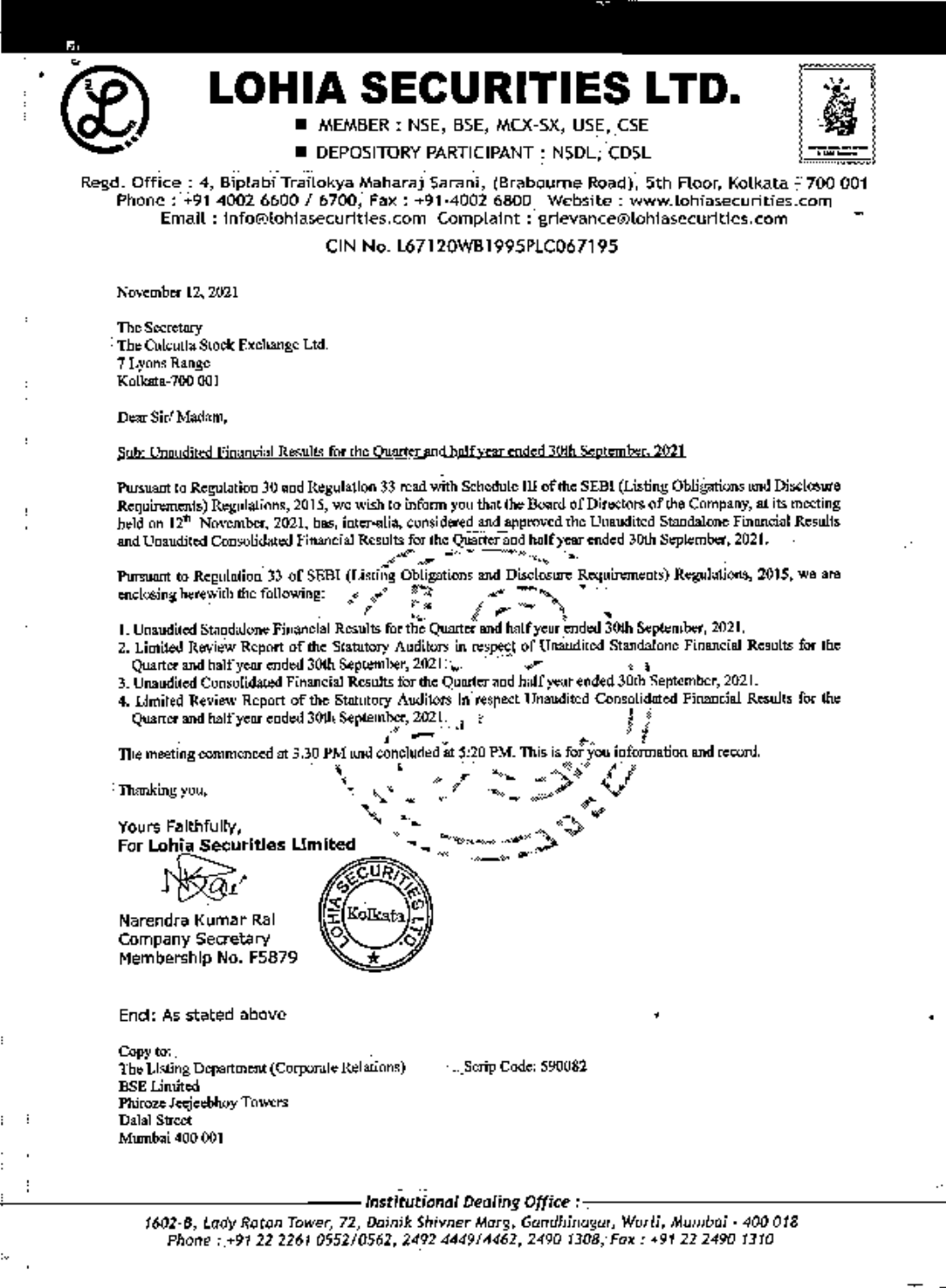### Statement of Assets & Liabilities:

 $\ddot{\phantom{a}}$ 

|   |                                                                                              |            |          |              | Amount (C in Lakhs) |  |
|---|----------------------------------------------------------------------------------------------|------------|----------|--------------|---------------------|--|
|   |                                                                                              | Standalone |          | Consulidated |                     |  |
|   | Particulars                                                                                  | As at      | As at    | As at        | As at               |  |
|   |                                                                                              | 30.09.21   | 31.03.21 | 30.09.21     | 31,03,21            |  |
|   |                                                                                              | Unaudited  | Audited  | Unaudited    | Audited             |  |
|   | <b>ASSETS</b>                                                                                |            |          |              |                     |  |
|   | 1 FINANCIAL ASSETS                                                                           |            |          |              |                     |  |
|   | a [Cash and Cash Equivalents]                                                                | 418.19     | 159.24   | 426.52       | 186.08              |  |
| ь |                                                                                              | 1,811.07   | 1,916,35 | 1,685.20     | 1,990.65            |  |
|   | Bank balances other than Cash and Cash Equivalents (                                         |            |          |              |                     |  |
| c | Derivative Financial Instruments                                                             |            |          |              |                     |  |
|   | d <u> Receivables:</u>                                                                       |            |          |              |                     |  |
|   | Trade Receivables                                                                            | 5,529.91   | 1,005.37 | 5,558,32     | 1,023.50            |  |
|   | il   Other Reccivables                                                                       |            |          |              |                     |  |
|   | e JLoans,                                                                                    |            |          | 190.25       | 149.37              |  |
|   | f Investments                                                                                | 1,348.16   | 1,348.16 | 195.04       | 193.23              |  |
| g | Other Financial Assets                                                                       | 1,421.53   | 836.33   | 1,643.96     | 1,058.75            |  |
|   | 2 NON FINANCIAL ASSETS                                                                       |            |          |              |                     |  |
|   | a [Current Tax Assets (Net)                                                                  | 171.62     | 171,62   | 18213        | 181.34              |  |
|   | b Deferred Tax Assets (Net)                                                                  |            | 8.74     | 14.53        | 23.48               |  |
|   | c Investment Property                                                                        | . .        |          | 445.98       | 449.84              |  |
|   | d Property, Plant & Equipment                                                                | 76.47      | 74.20    | 111.05       | 109.76              |  |
|   | e  Other Intangible Assets                                                                   | 5.18       | 6.55     | 5.18         | 6.55                |  |
|   | f Other Non-Financial Assets                                                                 | 122.92     | 93.24    | 132.24       | 102.58              |  |
|   | Total Assets                                                                                 | 10,905.05  | 5,619.80 | 10,790.40    | 5,475.13            |  |
|   | <b>LIABILITIES AND EQUITY</b>                                                                |            |          |              |                     |  |
|   | I LIABILITIES                                                                                |            |          |              |                     |  |
|   | 1 FINANCIAL LIABILITIES                                                                      |            |          |              |                     |  |
|   | a Derivative Financial Instruments                                                           | 4.91       | 12.29    | 11.86        | 12.53               |  |
|   | <b>b</b> Payables                                                                            |            |          |              |                     |  |
|   | <i>i</i> Trade Payables                                                                      |            |          |              |                     |  |
|   | - total outstanding dues of micro enterprises and                                            |            |          |              |                     |  |
|   | small enterprises                                                                            | . .        |          |              | ٠.                  |  |
|   | total outstanding dues of creditors other than micro-                                        |            |          |              |                     |  |
|   | enterprises and small enterprises.                                                           | 73,33      | 43.50    | 73.70        | 43.43               |  |
|   | if Other Payables                                                                            |            |          |              |                     |  |
|   |                                                                                              |            |          |              |                     |  |
|   | - total outstanding dues of micro enterprises and<br>small enterprises                       |            |          |              |                     |  |
|   |                                                                                              |            |          |              |                     |  |
|   | - total outstanding dues of creditors other than micro-<br>enterprises and small enterprises | Ξ          |          |              |                     |  |



LONIA SECURITIÉS LTD. Rajech Berlai Director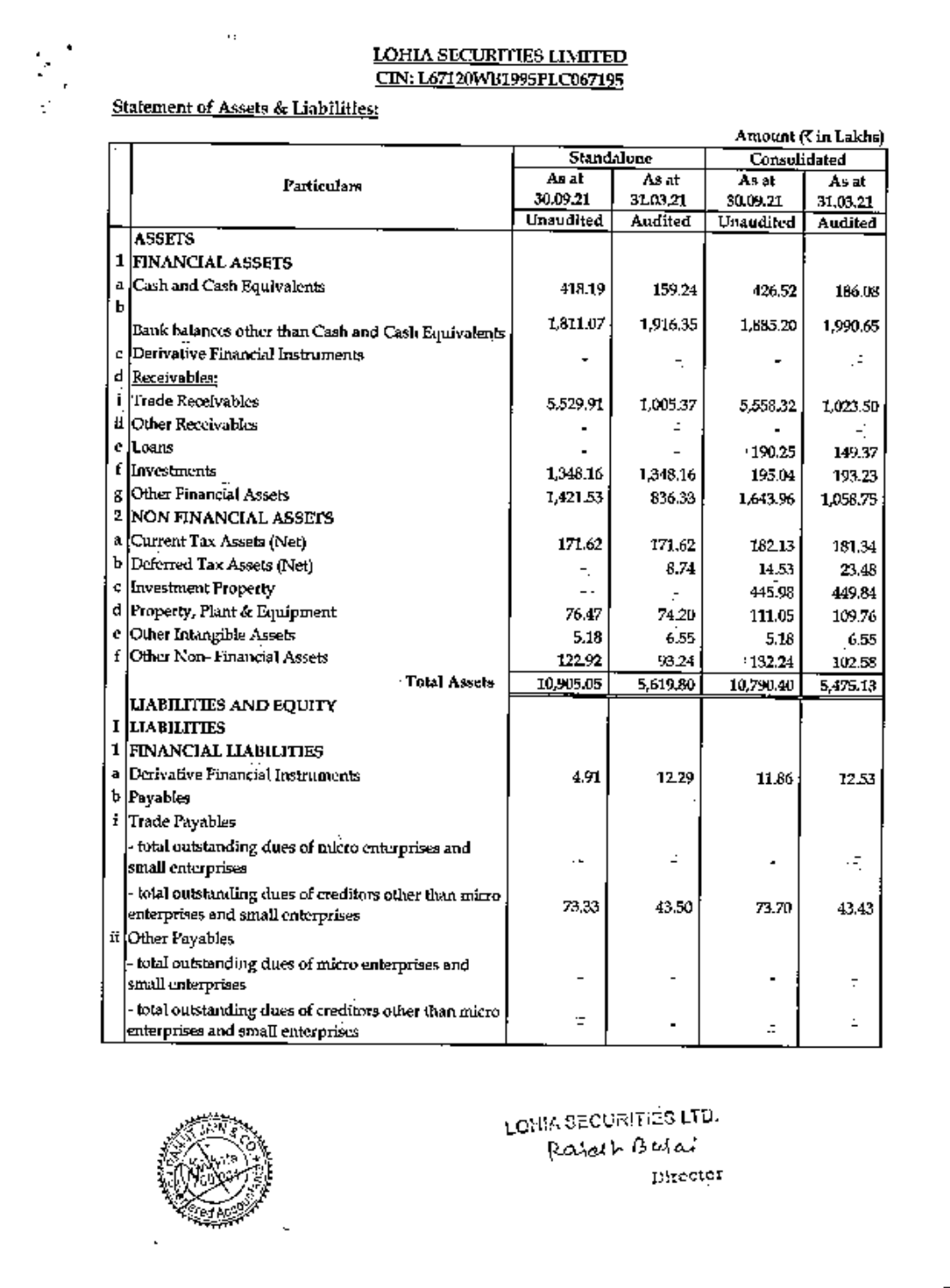J.

### Statement of Assets & Liabilities:

 $\blacksquare$ 

 $\mathcal{L}$ 

٠

C,

|                                           |            |           |              | Amount (5 In Lakns) |
|-------------------------------------------|------------|-----------|--------------|---------------------|
|                                           | Standalone |           | Consolidated |                     |
| Particulars                               | As at      | As at     | As af        | As at               |
|                                           | 30.09.21   | 31.03.21  | 30.09.21     | 31.03.21            |
|                                           | Unaudited  | Audited   | Unaudited    | Audited             |
| c Borrowings (Other than Debt Securities) | 2,761.22   | 11.41     | 2,975.73     | 219.11              |
| d Deposits                                | 1,624.52   | 591.40    | 1,626.89     | 586.53              |
| e [Other Financial Liabilities]           | 147.65     | 18.11     | 149.30       | 19.72               |
| 2 NON FINANCIAL LIADILITIES               |            |           |              |                     |
| a Current Tax Liabilities (Net)           | 258.65     | 0.05      | 258.65       | 0.06                |
| b Provisions                              | 12.50      | 25.01     | 12.50        | 25.01               |
| c Deferred Tax Liabilities (Net)          | 0.36       |           |              |                     |
| d Other Non-Financial Liabilities         | 238.36     | $-123.80$ | 290.30       | 126,26              |
| II]EQUITY                                 |            |           |              |                     |
| a Equity Share Capital                    | 498,73     | 498.73    | 478.23       | 478.23              |
| <b>b</b> Other Equity                     | 5,234,82   | 4,295.50  | 4,913.24     | 3,964,25            |
| Total Liabilities and Equity              | 10,905.05  | 5,619.80  | 10,790.40    | 5,475.13            |

For and on behalf of the Board of Directors LOERA SECURITIES LTD.

Rajeet Bajai

Director

è

Rajesh Kumar Bajaj Whole Time Director DIN: 00080664 Place: Kolkata Dated: 12.11.2021



 $\ddot{\phantom{a}}$  .

¢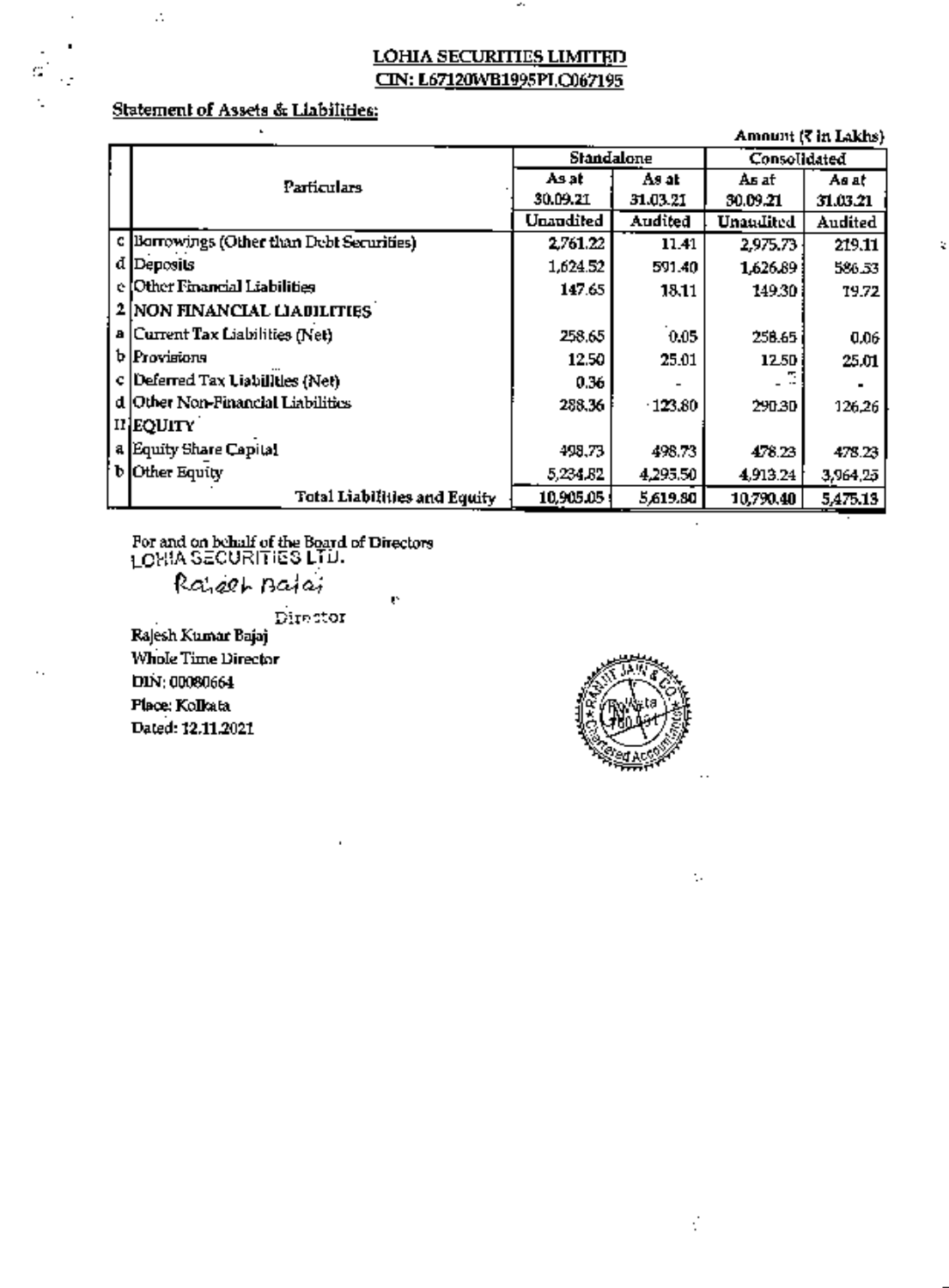ance: 20

 $\overline{a}$ 

### Unaudited Cash Flow Statement for the half year ended:

 $\mathbb{I}_\bullet$ 

Ÿ.

|                                                                       | 'Amount (CDI LAKAS)<br>Standalone |                 |                 |            |  |
|-----------------------------------------------------------------------|-----------------------------------|-----------------|-----------------|------------|--|
|                                                                       |                                   |                 | Consolidated    |            |  |
| <b>Particulars</b>                                                    |                                   | Half year ended | Half year ended |            |  |
|                                                                       | 30.09.21                          | 30.09.20        | 30.09.21        | 30.09,20   |  |
| <b>CASH FLOW FROM OPERATING ACTIVITIES</b>                            |                                   |                 |                 |            |  |
| Net Profit Before Tax                                                 | 1,439.25                          | 745.60          | 1,443,53        | 730.87     |  |
| Adjustment for:                                                       |                                   |                 |                 |            |  |
| Depreciation & Amortization Expenses                                  | 17.21                             | 9.69            | 16.04           | 14.50      |  |
| <b>Finance Costs</b>                                                  | 122.37                            | 101.49          | 135.68          | 120.93     |  |
| Interest Expenses on Margin Deposits from Clients &                   | 38.22                             | 19.72           | 38.11           | 19.40      |  |
| <b>Trading Member</b>                                                 |                                   |                 |                 |            |  |
| Impairment on Financial Instruments                                   | 0.57                              | 1.42            | 0.67            | 1.42       |  |
| <b>Bad Debts</b>                                                      | 0.50                              |                 | 0.50            |            |  |
| Interest Income on Loan                                               |                                   |                 | (7.91)          | (5.70)     |  |
| Interest Received on Bank Deposits & Deposits with<br>Clearing Member | (130.44)                          | (122.71)        | (130.96)        | (126.75)   |  |
| Loss/(Profit) on sale of Investments                                  |                                   |                 |                 |            |  |
| Contingent Provision for Standard Assets                              |                                   |                 |                 |            |  |
| Operating Profit before Working Capital Adjustment                    | 1,481.68                          | 755.21          | 1,495.64        | 754.67     |  |
| <u> Changes in Working Capital</u>                                    |                                   |                 |                 |            |  |
| Increase/(Decrease) in Derivative Financial                           |                                   |                 |                 |            |  |
| Instruments                                                           | (7.38)                            | 34.83           | (0.66)          | 33.13      |  |
| (Increase)/Decrease in Receivables                                    | (4,525.61)                        | (1,362.43)      | (4,536,57)      | (1,490.55) |  |
| (Increase)/Decrease in Other Financial Assets                         | (585.20)                          | (240.80)        | (575.16)        | (242.09)   |  |
| (Increase)/Decrease in Current Tax Assets (Net)                       |                                   | (56.54)         | (0.79)          | (52.71)    |  |
| (Increase)/Decrease in Other Non-Financial Assets                     | (29.68)                           | (22.70)         | (29.66)         | (24.16)    |  |
| Increase/(Decrease) in Trade Payables                                 | 29.83                             | 315.38          | 30.70           | 311,16     |  |
| Increase/(Decrease) in Deposits                                       | 1,033.12                          | (3.86)          | 1,030.35        | (36.66)    |  |
| Increase/(Decrease) in Other Financial Liabilities                    | 129.53                            | 6.23            | 129.53          | 6.23       |  |
| Increase/(Decrease) in Provisions                                     | (12.51)                           | 9.00            | (12.51)         | 9.00       |  |
| Increase/(Decrease) in Other Non Financial Liabilities                | 164.56                            | 56.84           | 164.28          | 55.86      |  |
| Cash Generated from Operation                                         | (2,321,66)                        | (508.84)        | (2,304.85)      | (676.32)   |  |
| Less: Payment of Taxes                                                | 97.70                             | 39.64           | 99.80           | 44.00      |  |
| Net cash flow from operating activities (A)                           | (2, 419.36)                       | (548.48)        | (2,404.65)      | (720.32)   |  |



LOVIA SECURITIES LTD. Rajaet Bata, Director

 $\ddot{\phantom{a}}$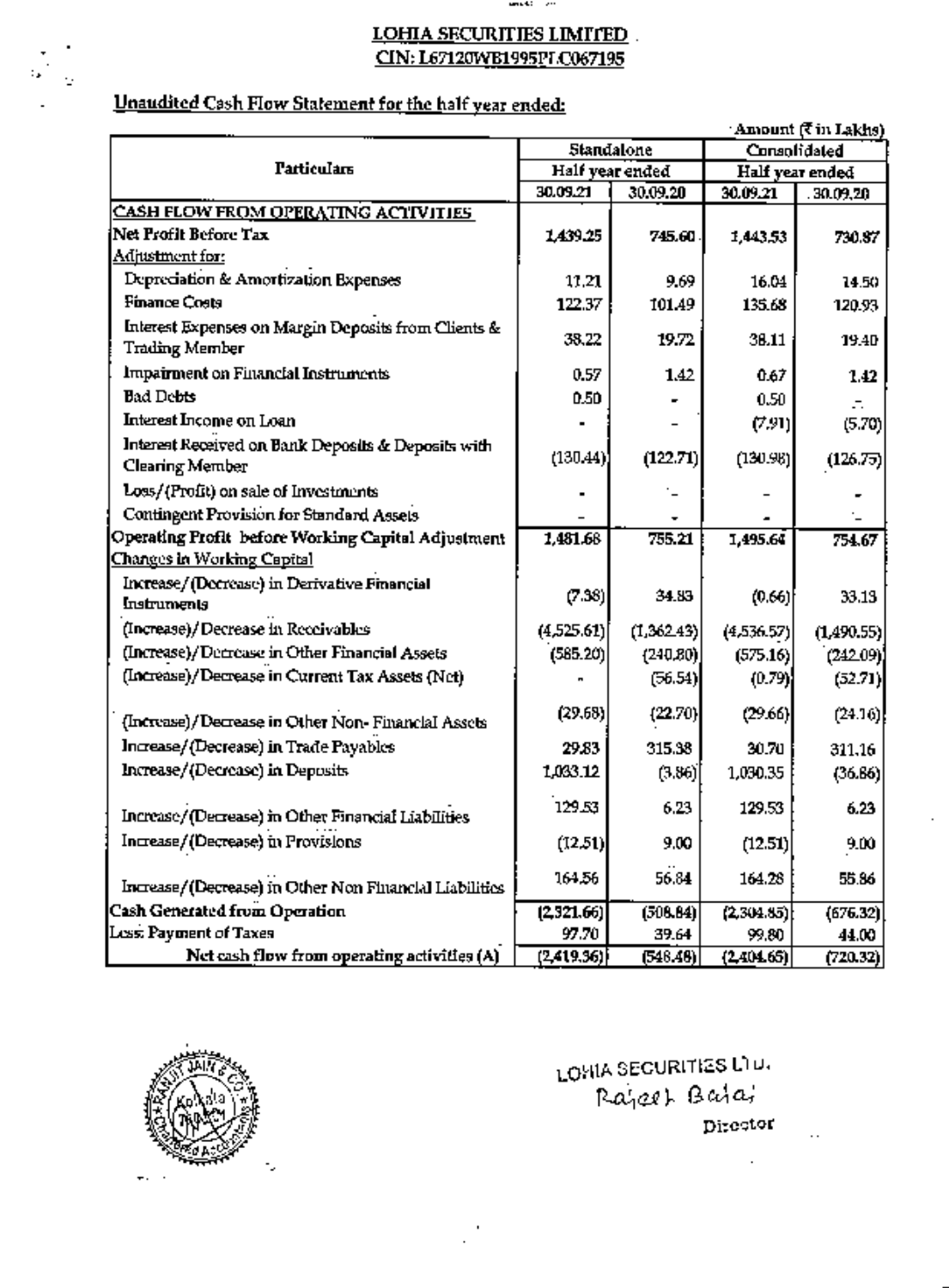$\sqrt{2}$ 

### Unaudited Cash Flow Statement for the half year ended:

|                                                                                                                                                 |                   |          |                 | Атови (Си Сакла) |  |
|-------------------------------------------------------------------------------------------------------------------------------------------------|-------------------|----------|-----------------|------------------|--|
|                                                                                                                                                 | <b>Standalone</b> |          | Consolidated    |                  |  |
| <b>Particulars</b>                                                                                                                              | Half year ended   |          | Half year ended |                  |  |
|                                                                                                                                                 | 30.09.21          | 30.09.20 | 30.09.21        | 30.09.20         |  |
| CASH FLOW FROM INVESTING ACTIVITIES                                                                                                             |                   |          |                 |                  |  |
| Purchase of Property, Plant & Equipment                                                                                                         | (12.10)           | (10.12)  | (12.10)         | (10.12)          |  |
| Proceeds from sale of Investments                                                                                                               |                   |          |                 |                  |  |
| Purchase of Investments                                                                                                                         |                   |          |                 |                  |  |
| Interest Income on Loan                                                                                                                         |                   |          | 7.91            | 5.70             |  |
| (Increase)/Decrease in Loans                                                                                                                    |                   |          | (40.98)         | (117.94)         |  |
| Interest Received on Bank Deposits & Deposits with<br>Clearing Member net off interest paid on Margin<br>Deposits from Clients & Trading Member | 92.22             | 102.99   | 92.87           | 107.35           |  |
| (Increase)/Decrease in Bank balances other than Cash<br>and Cash Equivalents                                                                    | 105.29            | 1,337,84 | 105.45          | 1,337,86         |  |
| Net cash realised from Investing Activities (B)                                                                                                 | 135.41            | 1,430.71 | 153.15          | 1,322.85         |  |
| <b>CASH FLOW FROM FINANCING ACTIVITIES</b>                                                                                                      |                   |          |                 |                  |  |
| Increase/(Decrease) in Borrowings                                                                                                               | 2.749.81          | (870.70) | 2,756.62        | (734.78)         |  |
| Increase/(Decrease) in Derivative Instrument                                                                                                    |                   |          |                 |                  |  |
| Finance Costs                                                                                                                                   | (122.37)          | (101.49) | (135.68)        | (120.93)         |  |
| Payment of Dividend (incl. Dividend Distribution Tax)                                                                                           | (134.54)          |          | (129.01)        |                  |  |
| Net cash realised from financing activities (C)                                                                                                 | 2,492.90          | (972.19) | 2,491.93        | (855.71)         |  |
| Net increase/(Decrease) in cash and cash equivalent                                                                                             | 258.95            | (89.96)  | 240,43          | (253.18)         |  |
| Opening Cash & Cash Equivalent                                                                                                                  | 159.24            | 248.58   | 186.08          | 419.81           |  |
| Closing Cash & Cash Equivalent                                                                                                                  | 418.19            | 158.62   | 426.51          | 166.63           |  |
| <b>CLOSING CASH &amp; CASH EQUIVALENT</b>                                                                                                       |                   |          |                 |                  |  |
| <b>Cash at Bank</b>                                                                                                                             | 415.27            | 156.18   | 421.77          | 162.27           |  |
| <b>Cash in Hand</b>                                                                                                                             | 2.92              | 244      | 4.74            | 4.36             |  |
|                                                                                                                                                 | 418.19            | 158.62   | 426.51          | 166,63           |  |

For and on behalf of the Board of Directors<br>LGHIA SECURITIES LTD.<br>R aject Baids

Director<br>Rajesh Kumar Bajaj<br>Rasta Ti Whole Time Director DIN: 00080664 Place: Kolkata Dated: 12.11.2021

N.



Ŷ.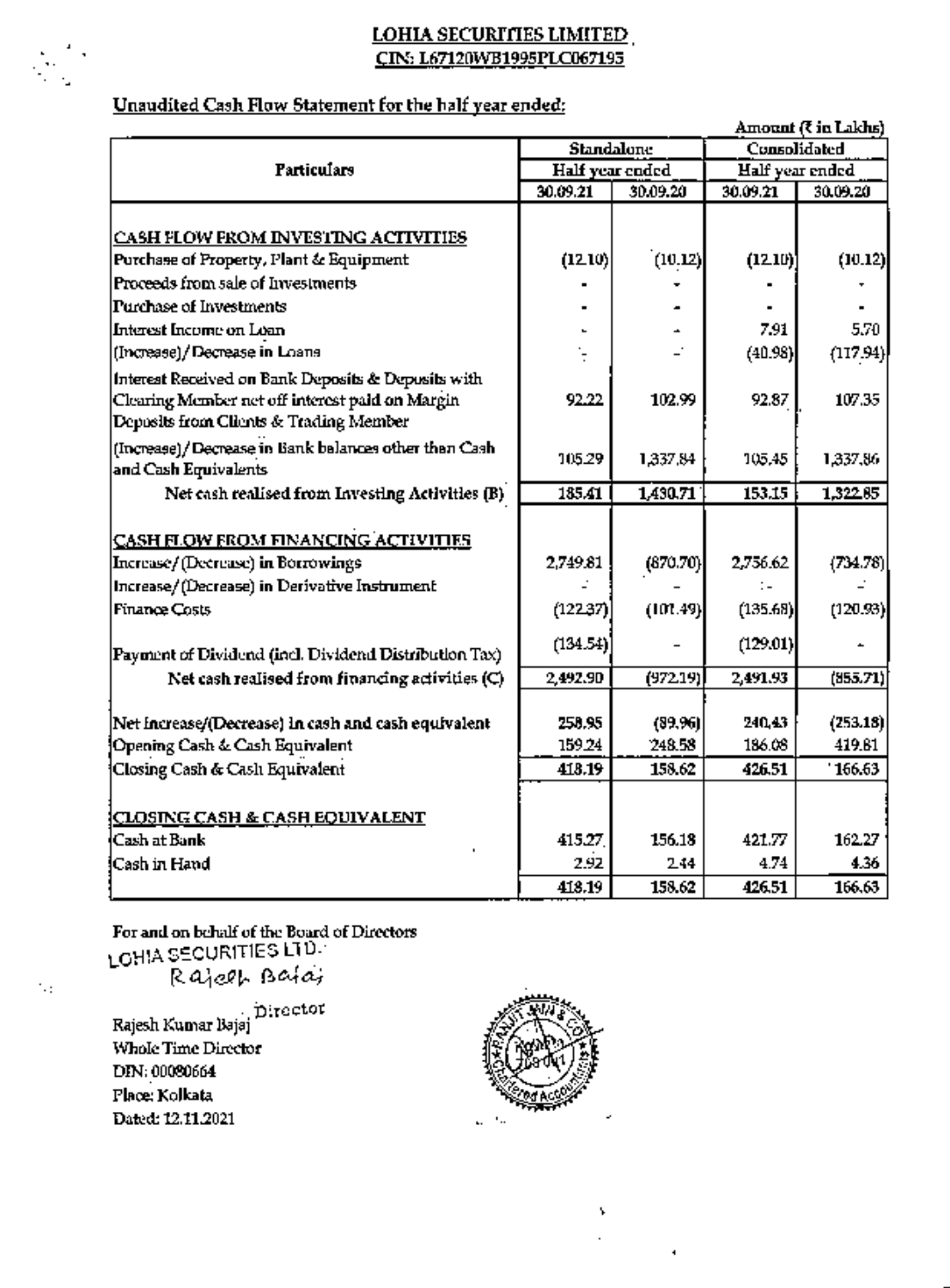RANJIT JAIN &CO. Chartered Accountants



Diamond Heritage, Unit No. H6OSA, 6lh Floor 16, Strand Road, Kolkata - 700 001, West Bengal Coniaci: -91-33-664\$ 1281 / I2S2 t-ni3il Id • info@ror»jiiiatnco.cofri

#### Independent's Auditors Limited Review Report

To The Board of Directors Lohia Securities Limited

We have reviewed the accompanying statement of unaudited financial results of Lohia Securities Limited for the quarter ended on  $30%$  September, 2021 and for the period from  $1*$ April' 2021 to 30<sup>kh</sup> September' 2021. This statement is the responsibility of the Company's Management and has been approved by the Board of Directors. Our responsibility is to issue a report on these financial statements based on our review.

Wc conducted our review of the Statement in accordance with the Standard on Review Engagement (SRB) 2410, 'Review of Interim Financial Inlormation Performed by the Independent Auditor of flic Entity", issued by the Institute of Chartered Accountants of India. This standard requires that wo plan and perform the review to obtain moderate assurance as to whether the financial statements are free of material misstatement. A review is limited primarily to inquiries of company personnel and analytical procedures applied to financial data and thus provide less assurance than an audit We have not performed an audit and aceordingly, we do notexpress an audit opinion.

Based on our review conducted as above, nothing has come to our attention that causes us to believe that the accompanying statement of unaudited financial results prepared in accordance with applicable Indian Accounting Standards (Ind AS) and oflier recognized accounting practices and policies has not disclosed the information required to be disclosed in terms of Regulation 33 of the SEBI (Listing Obligations and Disclosure Requirements) Regulations, 2015 including the manner in which it is to be disclosed, or that it contains any material misstatement.

Place: Kolkata For RANJIT JAIN & CO. CHARTERED ACCOUNTANTS (Finn Regn. No. 3225I35E)

I / 'Li 7C0

Rajiv Jain (Partner) Membership No, 061650<br>UDIN: 210616SD<del>D</del> AAAD WSMO9

Dated: The 12<sup>th</sup> day of November' 2021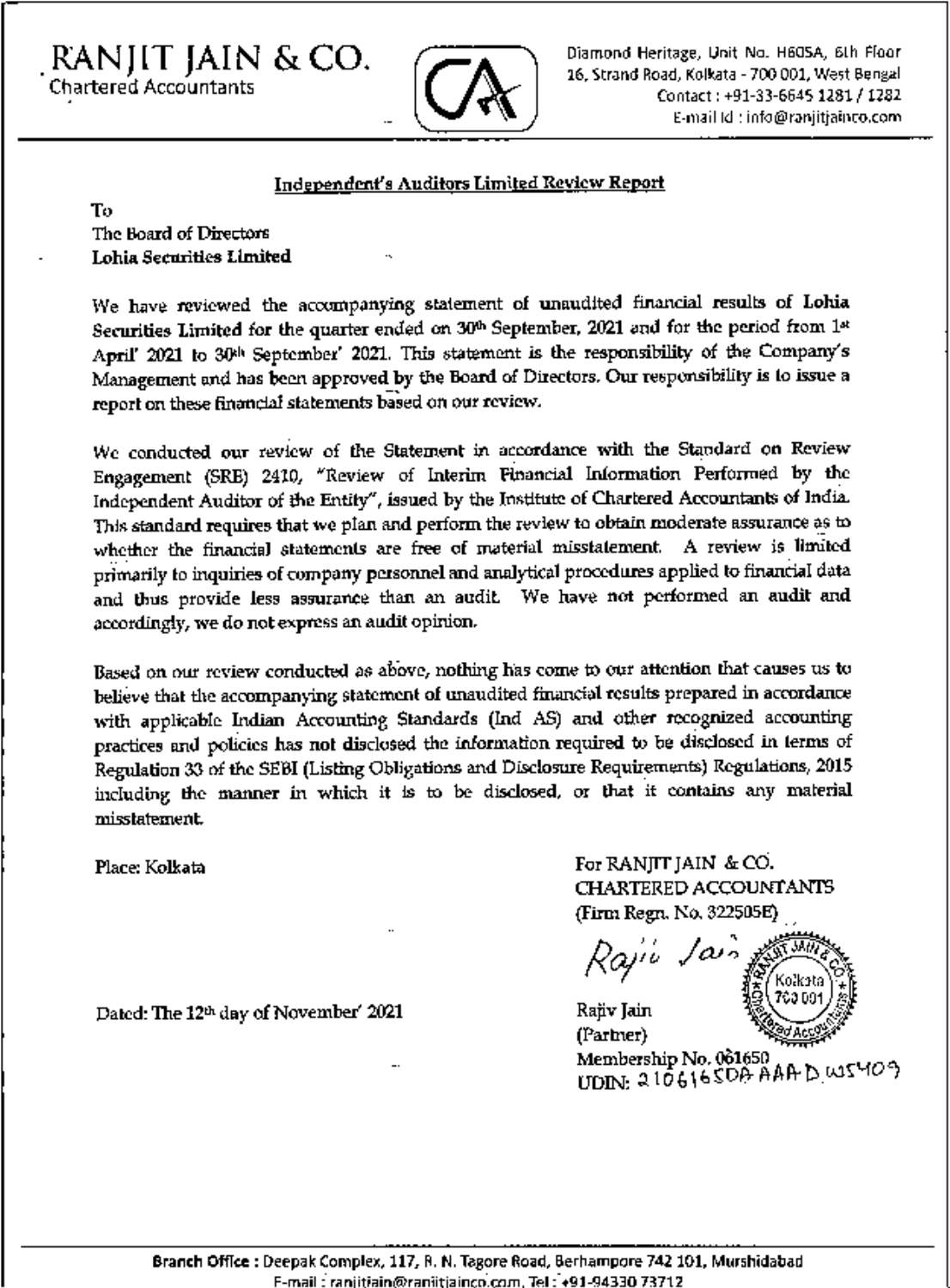### Statement of Standalone Financial Results for the Quarter/Half year ended 30th September, 2021;

 $\sim$ 

÷

|       | Amount (Tin Lakha)                                                                  |          |               |          |           |                 |           |  |  |  |
|-------|-------------------------------------------------------------------------------------|----------|---------------|----------|-----------|-----------------|-----------|--|--|--|
| Sr.   |                                                                                     |          | Unaudited     |          | Unaudifed | Audited         |           |  |  |  |
| No.   | Particulars                                                                         |          | Quarter Ended |          |           | Half year ended |           |  |  |  |
|       |                                                                                     |          |               |          |           |                 |           |  |  |  |
|       |                                                                                     | 30.09.21 | 30.06.21      | 30.09.20 | 30.09.21  | 30.09.20        | 31.03.21  |  |  |  |
| L     | Revenue from Operations                                                             |          |               |          |           |                 |           |  |  |  |
|       | <b>Interest Income</b>                                                              | 67,68    | 64.45         | 57.71    | 132,13    | 122.85          | 231.45    |  |  |  |
| ii    | Dividend Income                                                                     | 2.03     | 0.41          | 0.14     | 244       | 0.14            | 134.12    |  |  |  |
| ťΪ    | Fees and Commission Income                                                          | 99.59    | 115.15        | 97.73    | 214.74    | 159.00          | 352.35    |  |  |  |
| iv    | Net gain on Fair Value<br>Changes                                                   | 1,440.32 | 987.39        | 589.06   | 2,427.71  | 1,320.06        | 2,792.45  |  |  |  |
| v     | Sale of products                                                                    | 6,543.59 | 5,059.61      | 1,833.10 | 11,603.20 | 2,729.77        | 9,678.07  |  |  |  |
| vi    | Sale of services                                                                    |          |               |          |           |                 |           |  |  |  |
| vii   | Others Operating Income                                                             | 2.36     | 5.53          | (5.50)   | 7.89      | .               | 2.57      |  |  |  |
|       | <b>Total Revenue from</b><br>Operations (I)                                         | 8,155,57 | 6,232.54      | 2,572.24 | 14,388.11 | 4.331.82        | 13,191.01 |  |  |  |
| П     | Other Income                                                                        | 0.01     |               | 0.01     | 0.01      | 0.01            | 0.01      |  |  |  |
| Ш     | Total Income (I+II)                                                                 | 8,155.58 | 6,232.54      | 2,572.25 | 14,388.12 | 4,331.83        |           |  |  |  |
| IV    | <b>EXPENSES</b>                                                                     |          |               |          |           |                 | 13,191.02 |  |  |  |
| i     | Finance Costs                                                                       | 94.49    | 66.09         | 56.17    | 160.58    | 121.21          | 224.41    |  |  |  |
| ü     | Fees and Commission Expense                                                         | 1.36     | 1.44          | 1.50     | 2.80      | 2.72            | 5.83      |  |  |  |
| Шί    | Impairment on Financial<br>Instruments                                              | 0.57     |               | 142      | 0.57      | 1.42            | (7.39)    |  |  |  |
| lv.   | Purchase of stock-in-trade                                                          | 6,568.96 | 5,364.76      | 1,793,16 | 11,933.72 | 2,766.07        | 9,941.31  |  |  |  |
| v     | Changes in Inventories of<br>Finished Goods, Stock-In-Trade<br>and Work-in-Progress | (125.32) | (409.73)      | (51.21)  | (535.05)  | (195.67)        | (271.09)  |  |  |  |
| vi    | <b>Employee Benefits Expense</b>                                                    | 513,67   | 393.86        | 294.69   | 907.53    | 543.56          | 1,392.03  |  |  |  |
| vii ! | Depreciation and Amortisation<br>Expenses                                           | 5.99     | 5.22          | 5.23     | 11.21     | 9.69            | 21,80     |  |  |  |
|       | VIII Other Expenses                                                                 | 256.95   | 210,56        | 189.92   | 467.51    | 337,23          | 786.35    |  |  |  |
|       | Total Expenses (IV)                                                                 | 7,316.67 | 5,632.20      | 2,290.88 | 12,943.87 | 3,586,23        | 12,093.25 |  |  |  |
|       | [Profit/(Loss) before                                                               |          |               |          |           |                 |           |  |  |  |
|       | V Exceptional Items and Tax (III<br>- IV)                                           | 838.91   | 600.34        | 281.37   | 1,439.25  | 745.60          | 1,097.77  |  |  |  |
|       | VI Exceptional Items                                                                |          |               |          |           | ۰               | Ξ.        |  |  |  |
| VII   | Profit/(Loss) before Tax (V -<br><u>VI)</u>                                         | 838.91   | 600.34        | 281,37   | 1,439.25  | 745.60          | 1,097.77  |  |  |  |



LONIA SECURITIES LTD. Rajah Bailar pirector

 $\cdot$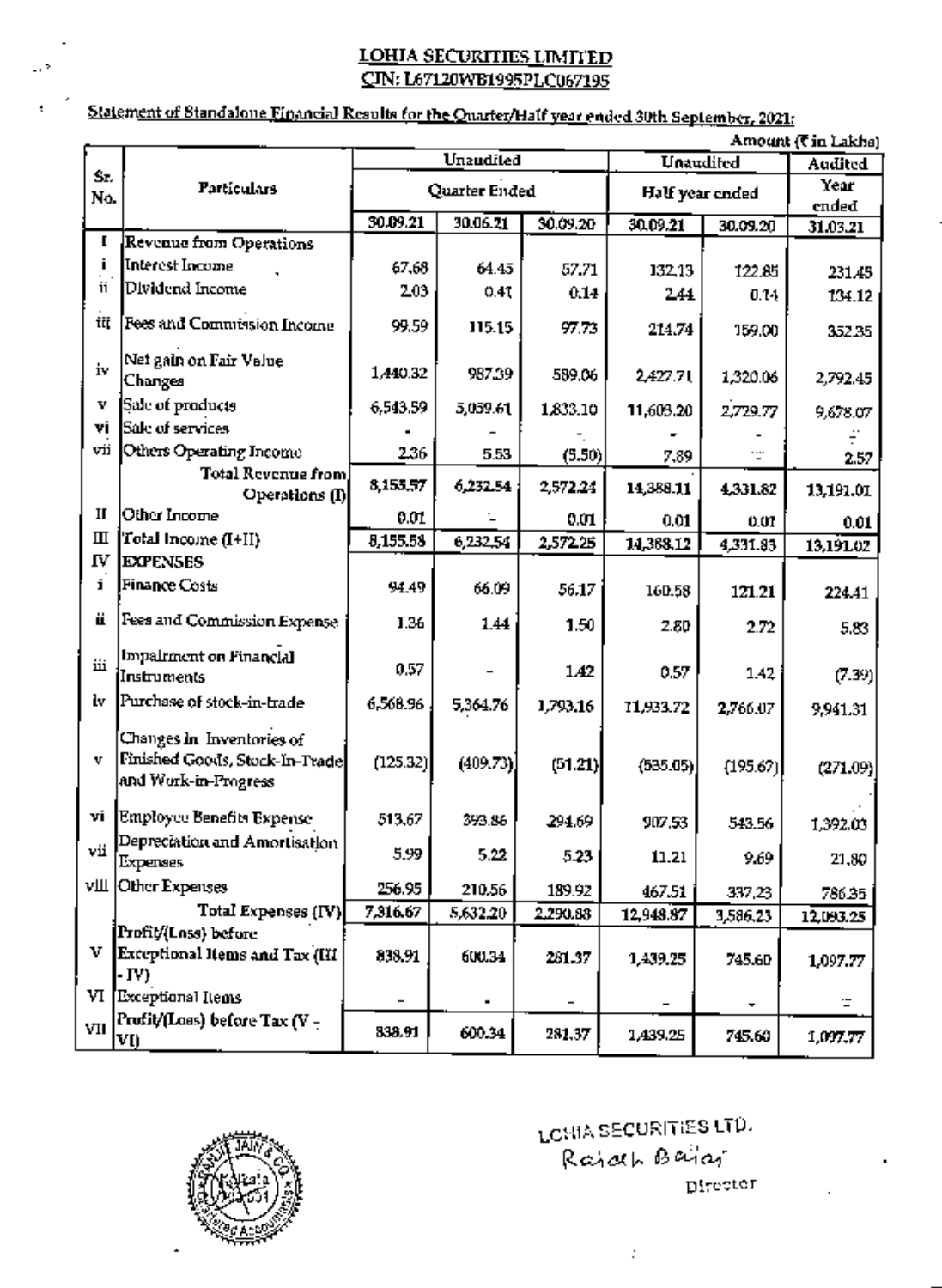### Statement of Standalone Financial Results for the Quarter/Half year ended 30th September, 2021;

|                       | Amount (? in Lakhs)                                                                        |          |               |          |                  |                 |                   |  |  |  |
|-----------------------|--------------------------------------------------------------------------------------------|----------|---------------|----------|------------------|-----------------|-------------------|--|--|--|
|                       |                                                                                            |          | Unaudited     |          | <b>Unaudited</b> | Audited         |                   |  |  |  |
| Sr.<br>No.            | <b>Particulars</b>                                                                         |          | Quarter Ended |          |                  | Half year ended |                   |  |  |  |
|                       |                                                                                            | 30.09.21 | 30.06.21      | 30.09.20 | 30.09.21         | 30.09.20        | ended<br>31.03.21 |  |  |  |
|                       | VIII Tax Expense:                                                                          |          |               |          |                  |                 |                   |  |  |  |
|                       | Current Tax                                                                                | 356.30   |               |          | 356.30           |                 | 256.42            |  |  |  |
|                       | Deferred Tax                                                                               | 7.34     | 1.76          | (0.06)   | 9.10             | (3.62)          | (1.33)            |  |  |  |
| <b>IX</b>             | Profit/(loss) for the period (VII-<br>VIII)                                                | 475.27   | 598.58        | 281.43   | 1,073.85         | 749.22          | 842.68            |  |  |  |
| х                     | Other Comprehensive Income                                                                 |          |               |          |                  |                 |                   |  |  |  |
| ai                    | ltems that will not be<br>reclassified to profit or loss                                   |          |               |          |                  |                 | 7.42              |  |  |  |
|                       | Income tax relating to items<br>a.ii that will not be reclassified to<br>profit or loss    |          |               |          |                  |                 | (1.87)            |  |  |  |
| b.i                   | Items that will be reclassified to<br>profit or loss                                       |          |               |          |                  |                 |                   |  |  |  |
|                       | Income tax relating to items<br><b>b.II</b> that will be reclassified to profit<br>or loss |          |               |          |                  |                 |                   |  |  |  |
|                       | Other Comprehensive Income]<br>for the period (Net of Tax) (X)                             |          |               |          |                  |                 | 5.55              |  |  |  |
| xı                    | Total Comprehensive Income<br>for the period $(IX + X)$                                    | 475.27   | 598.53        | 281.43   | 1,073.85         | 749.22          | 848.23            |  |  |  |
|                       | XII Earnings Per Share                                                                     |          |               |          |                  |                 |                   |  |  |  |
| i                     | Basic (Equity Share Face Value<br>₹10/-each)                                               | 9.54     | 12.01         | 5.65     | 21.55            | 15.04           | 16.91             |  |  |  |
| $\mathbf{u}^{\prime}$ | <b>Diluted (Equity Share Face</b><br>Value ₹ 10/- cach)                                    | 9,54     | 12.01         | 5.65     | 21,55            | 15.04           | 16.91             |  |  |  |

For and on behalf of the Board of Directors<br>LGHIA SECURITIES LTU.

Rajert Bajar

Director Rajesh Kumar Bajaj Whole Time Director DJN: 00080664 Place: Kolkata Dated: 12.11.2021

Ų.

 $\overline{\phantom{a}}$ 

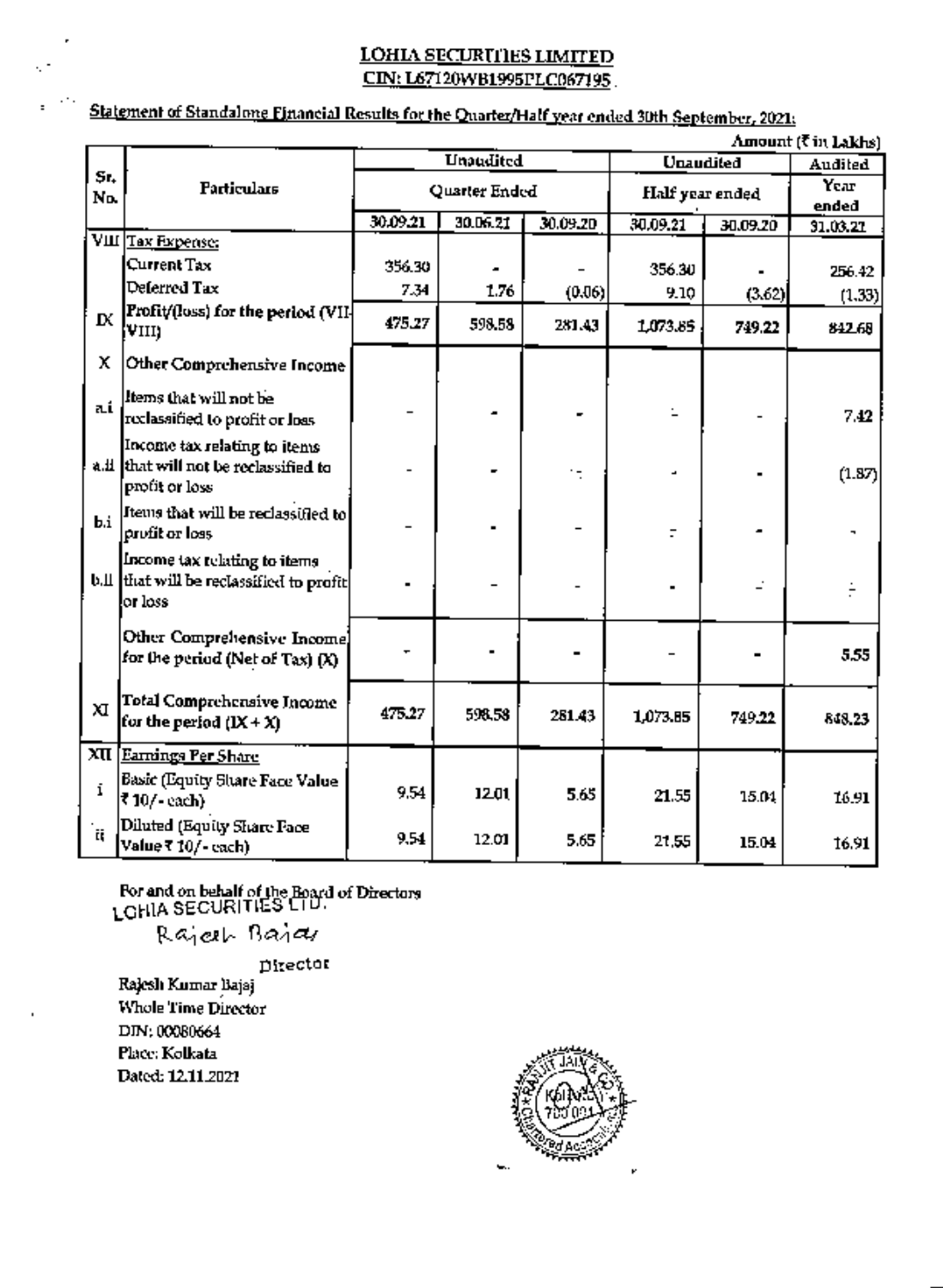**Standalune Notes:** 

- 1 The financial results have been reviewed by the Audit Committee and taken on record by the Board of Directors of the Lohla Securities Limited (the 'Company') at its Meeting held on 12th November, 2021.
- 2 This statement has been prepared in accordance with the requirements of Regulations 33 and Regulations 52 read with Regulation 63 of the listing regulations, read with SEBI Circulars CIR/CFD/FAC/62/2016 dated 5 July 2016 and CIR/IMD/DF1/69/2016 dated 10th August 2016.
- 3 The Statutory Auditors of the Company have carried out the Limited Review of the results for the ouarter ended September 30, 2021.
- 4 The Company does not have more than one reportable segment in line with the Indian Accounting Standards ("Ind AS") and hence, segment reporting is not applicable.
- $5$  Corresponding figures of the previous periods  $f$  year have been regrouped or rearranged wherever considered necessary.

For and on behalf of the Board of Directors LOHIA SECURITIES LIU. Raidth Balai

Director

Rajesh Kumar Bajaj Whole Time Director DIN: 00080664 Place: Kolkata Dated: 12.11.2021

 $\mathbf{I}$ 



 $\cdot$ :

 $\ddots$ 

 $\colon$ 

ЦÚ.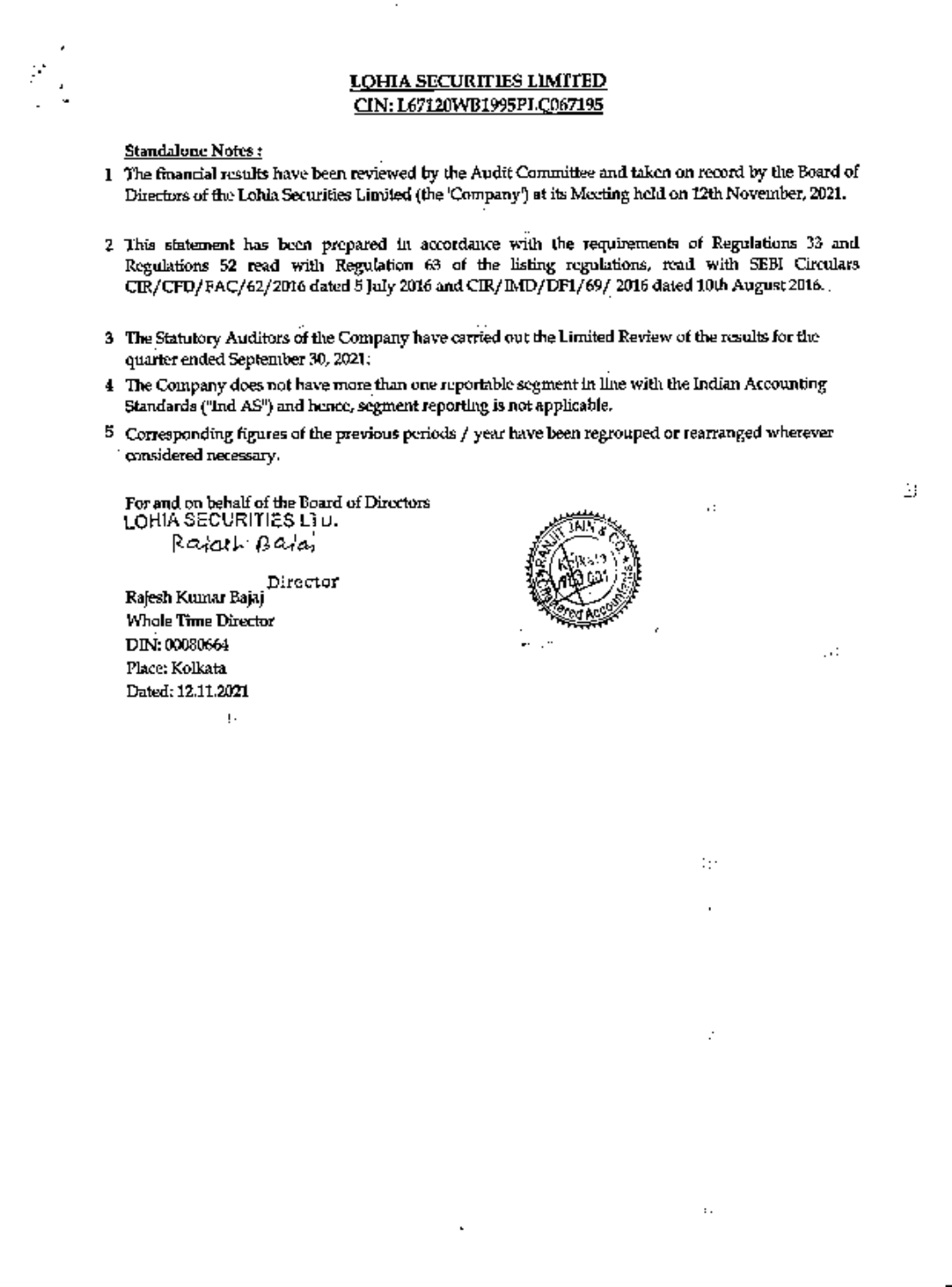RANJIT JAIN & CO. Chartered Accountants



Diamond Heritage, Unit No. H605A, 6th Floor 16, Strand Road, Kolkata - 700 001, West Bengal Contact: +91-33-6645 1281 / 1282 E-mail Id: info@ranjitjainco.com

### Independent's Auditors Limited Review Report

To The Board of Directors **Lohia Securities Limited** 

- 1. We have reviewed the accompanying Statement of Consolidated Unaudited Financial Results of Lohia Securities Limited ("the Parent") and its subsidiaries (the Parent and its subsidiaries together referred to as "the Group") and its associates, for the quarter ended 30th September' 2021 and for the period from 1st April' 2021 to 30th September' 2021 ("the Statement"), being submitted by the Parent pursuant to the requirement of Regulation 33 of the SEBI (Listing Obligations and Disclosure Requirements) Regulations, 2015, as amended.
- 2. This Statement, which is the responsibility of the Parent's Management and approved by the Parent's Board of Directors, has been prepared in accordance with the recognition and measurement principles laid down in Indian Accounting Standard 34 "Interim Financial Reporting" ("Ind AS 34"), prescribed under Section 133 of the Companies Act, 2013, and other accounting principles generally accepted in India. Our responsibility is to express a conclusion on the Statement based on our review.
- 3. We conducted our review of the Statement in accordance with the Standard on Review Engagements (SRE) 2410 "Review of Interim Financial Information Performed by the Independent Auditor of the Entity", issued by the Institute of Chartered Accountants of India. A review of interim financial information consists of making inquiries, primarily of persons responsible for financial and accounting matters, and applying analytical and other review procedures. A review is substantially less in scope than an audit conducted in accordance with Standards on Auditing and consequently does not enable us to oblain assurance that we would become aware of all significant matters that might be identified in an audit. Accordingly, we do not express an audit opinion.

We also performed procedures in accordance with the circular issued by the SEBI under Regulation 33(8) of the SEBI (Listing Obligations and Disclosure Requirements) Regulations, 2015, as amended, to the extent applicable.

- $4.$  The Statement includes the results of the following entities:
	- a) Trade City Securities Private Limited, Subsidiary Company
	- b) Trade City Commodities Private Limited, Subsidiary Company
	- c) Trade City Barter Private Limited, Subsidiary Company.
	- d) Trade City Real Estate Private Limited, Subsidiary Company
	- e} Daadi Stock Broking Private Limited , Associate Company

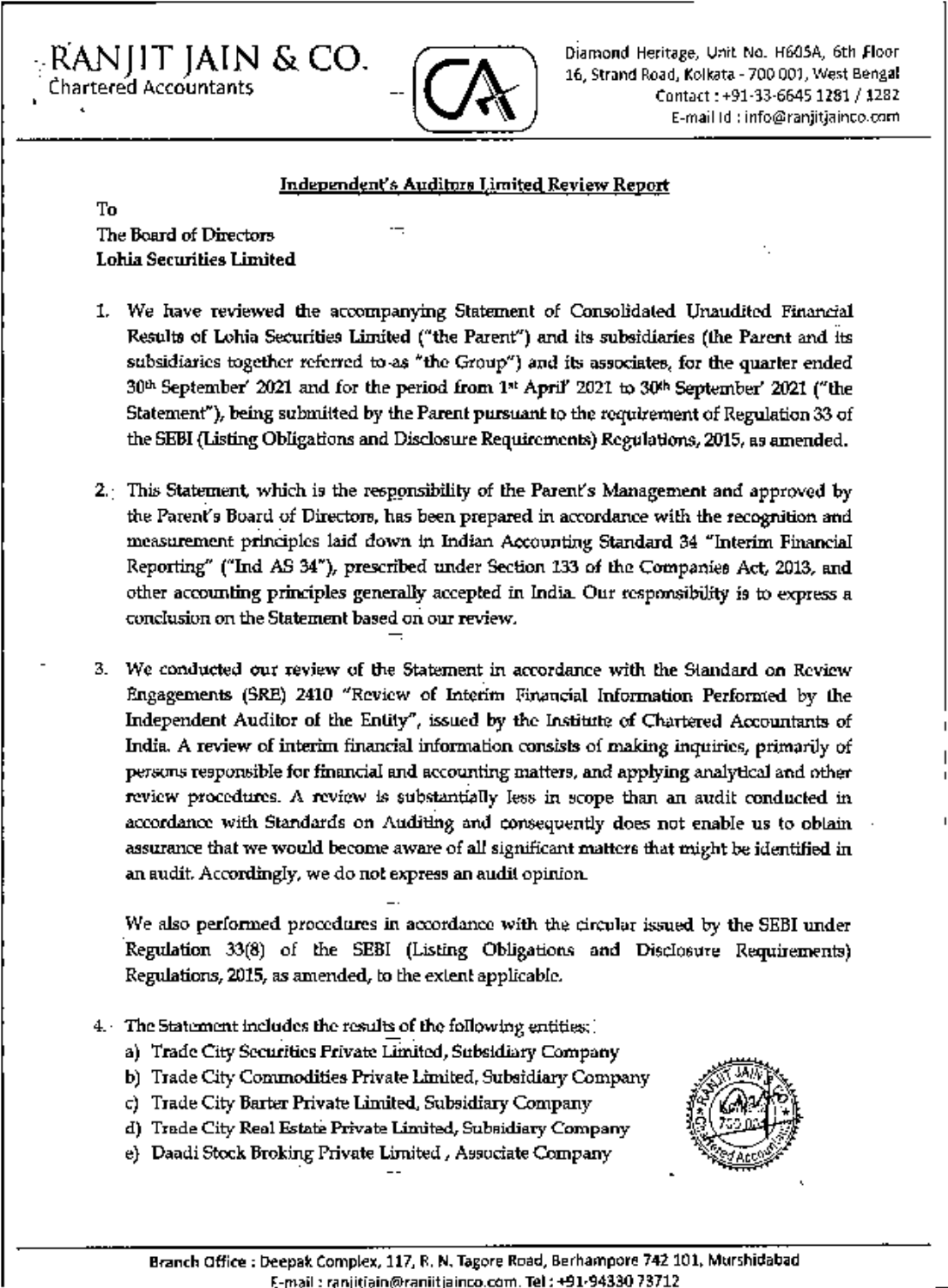- 5. Based on our review conducted and procedures performed as stated in paragraph 3 above and subject to paragraph 6 below, nothing has come to our attention that causes us to believe that the accompanying Statement, prepared in accordance with the recognition and measurement principles laid down in the aforesaid Indian Accounting Standard and other accounting principles generally accepted in India, has not disclosed the information required to be disclosed in terms of Regulation 33 of the SEBI (Listing Obligations and Disclosure Requirements) Regulations, 2015, as amended, including the manner in which it is to be disclosed, or that it contains any material misstatement. εĄ.
- 6. The consolidated unaudited financial results includes the interim financial results of  $44^{\circ}$ . subsidiaries which have not been reviewed/audited by their auditors and has been furnished to us by the management, whose interim financial results reflect total assets of  $'$ 1369.94 Lakhs as at 30<sup>th</sup> September, 2021 and total revenue of  $^{\circ}$  34.57 Lakhs, total net profit / (loss) after tax of' 7.86 Lakhs and total coraproherisive income / (loss) of \* 172.68 Lakhs for the half year ended 30"' September, 2021, as considered in the consolidated unaudited financial results. The consolidated unaudited financial results also include the company's share of net profit after tax and other comprehensive income of ' 0,18 Lakhs and ' 1.62 Lakhs respectively for half year ended 30<sup>th</sup> September, 2021 in respect of "1" associate, which have not been reviewed by their auditors and has been furnished to us by the management. According to the information and explonations given to us by the Management, these interim financial statements  $/$  financial results are not material to the Group

Our conclusion on the Statement is not modified in respect of the above matter.

Place: Kolkala

٠j

For RANJIT JAIN & CO. CHARTERED ACCOUNTANTS (Firm Regn. No. 322505E)

Rajiv Jain

Rajiv Jain (Partner) Membership No. 061650  $UDIN: 2106$  LEOP AAA D  $x32.40$ 

Dated: The 12<sup>th</sup> day of November' 2021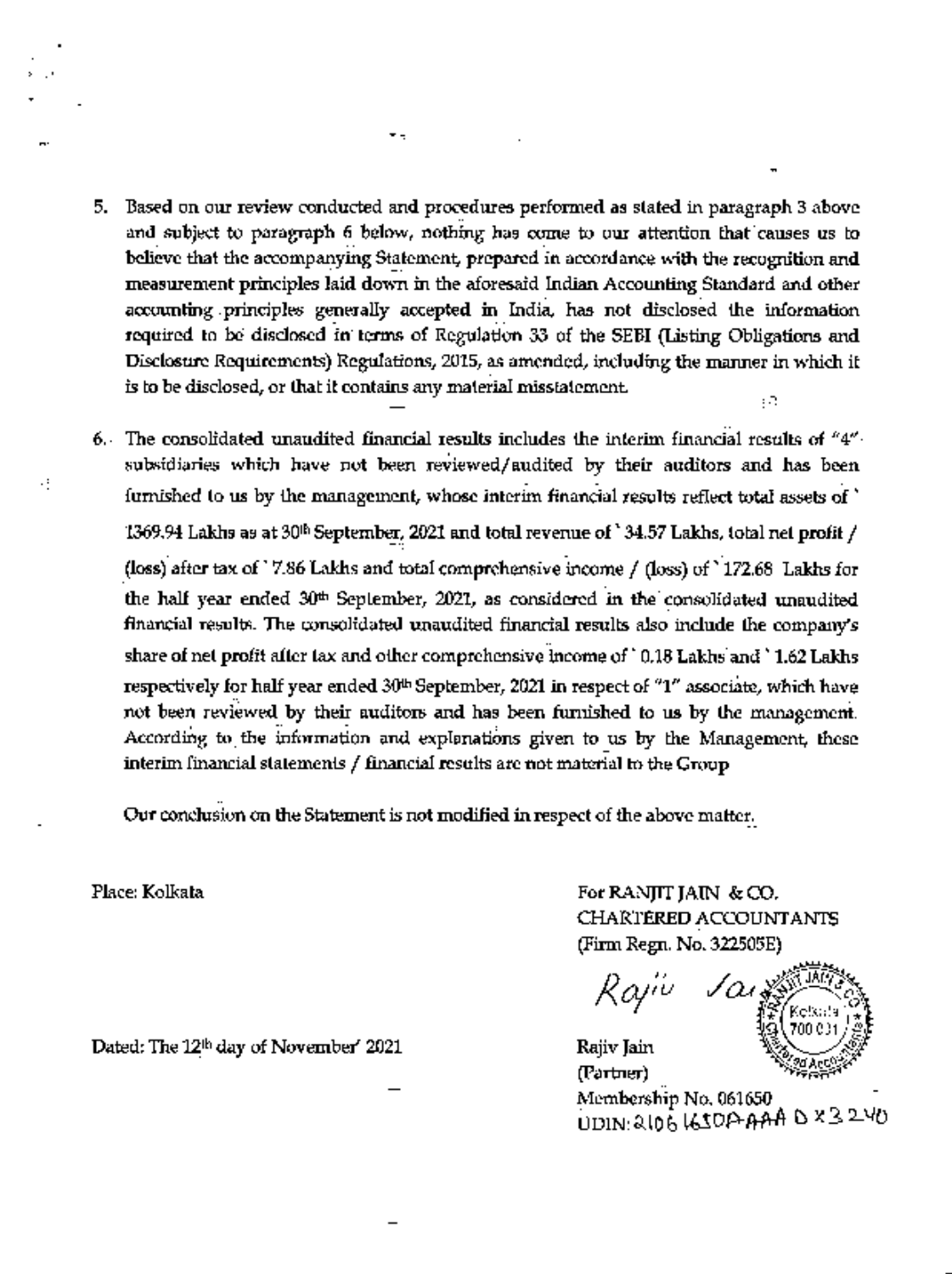## Statement of Consolidated Financial Results for the Quarter/Half year ended 30th September, 2021;

|      | Amount (Tin Lakha)                         |               |           |          |                 |          |           |  |  |
|------|--------------------------------------------|---------------|-----------|----------|-----------------|----------|-----------|--|--|
|      |                                            |               | Unaudited |          | Unaudited       |          |           |  |  |
| Sr.  | Particulars                                | Quarter Ended |           |          | Half year ended | Year     |           |  |  |
| No.  |                                            |               |           |          |                 | Ended    |           |  |  |
| I    |                                            | 30.09.21      | 30.06.21  | 30.09.20 | 30.09.21        | 30.09.20 | 31.03.21  |  |  |
| Ì    | Revenue from Operations<br>Interest Income |               |           |          |                 |          |           |  |  |
| ű    | Dividend Income                            | 72.89         | 69.10     | 62.77    | 141,99.         | 133.62   | 251.34    |  |  |
|      | Rental Income                              | 2.03          | 0,41      | 0.14     | 2.44            | 0.14     | 134.12    |  |  |
|      |                                            |               |           |          |                 |          |           |  |  |
| ш    | Fees and Commission Income                 | 99.60         | 115.15    | 97.82    | 214.75          | 158.93   | 352.45    |  |  |
|      |                                            |               |           |          |                 |          |           |  |  |
| i.   | Net gain on Fair Value Changes             | 1,459.36      | 983,07    | 599.18   | 2,442.43        | 1,331.06 | 2,868.68  |  |  |
| v    | Sale of products                           | 6,543.59      | 5,059.61  | 1,833.10 | 11,603.20       | 2,729,85 |           |  |  |
| ٧İ   | Sale of services                           |               |           |          |                 |          | 9,682.74  |  |  |
| vij  | Others Operating Income                    | 236           | 5.53      | (5.50)   | 7.89            |          | 2.58      |  |  |
|      | <b>Total Revenue from</b>                  |               |           |          |                 |          |           |  |  |
|      | Operations (I)                             | 8,179.83      | 6,232.87  | 2,587.51 | 14,412.70       | 4,353,60 | 13,291.91 |  |  |
| п    | Other Income                               | 0.01          |           | 0.01     | 0.01            | 0.01     | 0.01      |  |  |
| ш    | Total Income (1+11)                        | 8,179.84      | 6,232.87  | 2,587.52 | 14,412.71       | 4,353.61 | 13,291.92 |  |  |
| ΓV   | <b>EXPENSES</b>                            |               |           |          |                 |          |           |  |  |
| I    | <b>Finance Costs</b>                       | 101.18        | 72.60     | 65.79    | 173.78          | 140.33   | 259.15    |  |  |
| Ü    | Fees and Commission Expense                | 1.36          | 1.44      | 1,50     | 280             | 2.72     | 5.83      |  |  |
|      |                                            |               |           |          |                 |          |           |  |  |
| üй   | Net loss on Fair Value Changes             |               |           | 6.46     |                 | 6.46     | ÷.        |  |  |
| ív.  | Impairment on Financial                    | 0.67          |           |          |                 |          |           |  |  |
|      | Instruments                                |               |           | 1.42     | 0.67            | 1.42     | (7.01)    |  |  |
| v    | Purchase of stock-in-trade                 | 6,568,96      | 5,364.76  | 1,793.16 | 11,933.72       | 2,766.07 | 9,941.31  |  |  |
|      | Changes in Inventories of                  |               |           |          |                 |          |           |  |  |
|      | vi Finished Goods, Stock-In-Trade          | (125.32)      | (409.73)  | (50.94)  | (535.05)        | (196.80) | (267,70)  |  |  |
|      | and Work-in-Progress                       |               |           |          |                 |          |           |  |  |
|      | vii Employee Benefits Expense              | 513.67        | 393.86    | 294.69   | 907.53          | 544.21   | 1,392.78  |  |  |
|      | Depreciation, Amortisation and             |               |           |          |                 |          |           |  |  |
| viii | Impairment                                 | 8.44          | 7.60      | 7.65     | 16.04           | 14.50    | 31.43     |  |  |
|      | ix   Other Expenses                        | 257.69        | 212.00    | 168.73   | 469.69          | 343.83   | 797.60    |  |  |
|      | Total Expenses (IV)                        | 7,326.65      | 5,642.53  | 2,288.46 | 12,969.18       | 3,622.74 | 12,153,39 |  |  |
|      | Profit/(Loss) before                       |               |           |          |                 |          |           |  |  |
|      | V Exceptional Items and Tax (III           | 853.19        | 590.34    | 299.06   | 1,443.53        | 730.87   | 1,138,53  |  |  |
|      | IV)                                        |               |           |          |                 |          |           |  |  |
|      | VI Exceptional flems                       |               |           |          |                 |          |           |  |  |
| VII  | Profit/(Loss) before Tax (V -<br>YŊ        | 853.19        | 590.34    | 299.06   | 1,443,53        | 730.87   | 1,138,53  |  |  |



LOSIA SECURITIES UP-Rajeeh Balai Director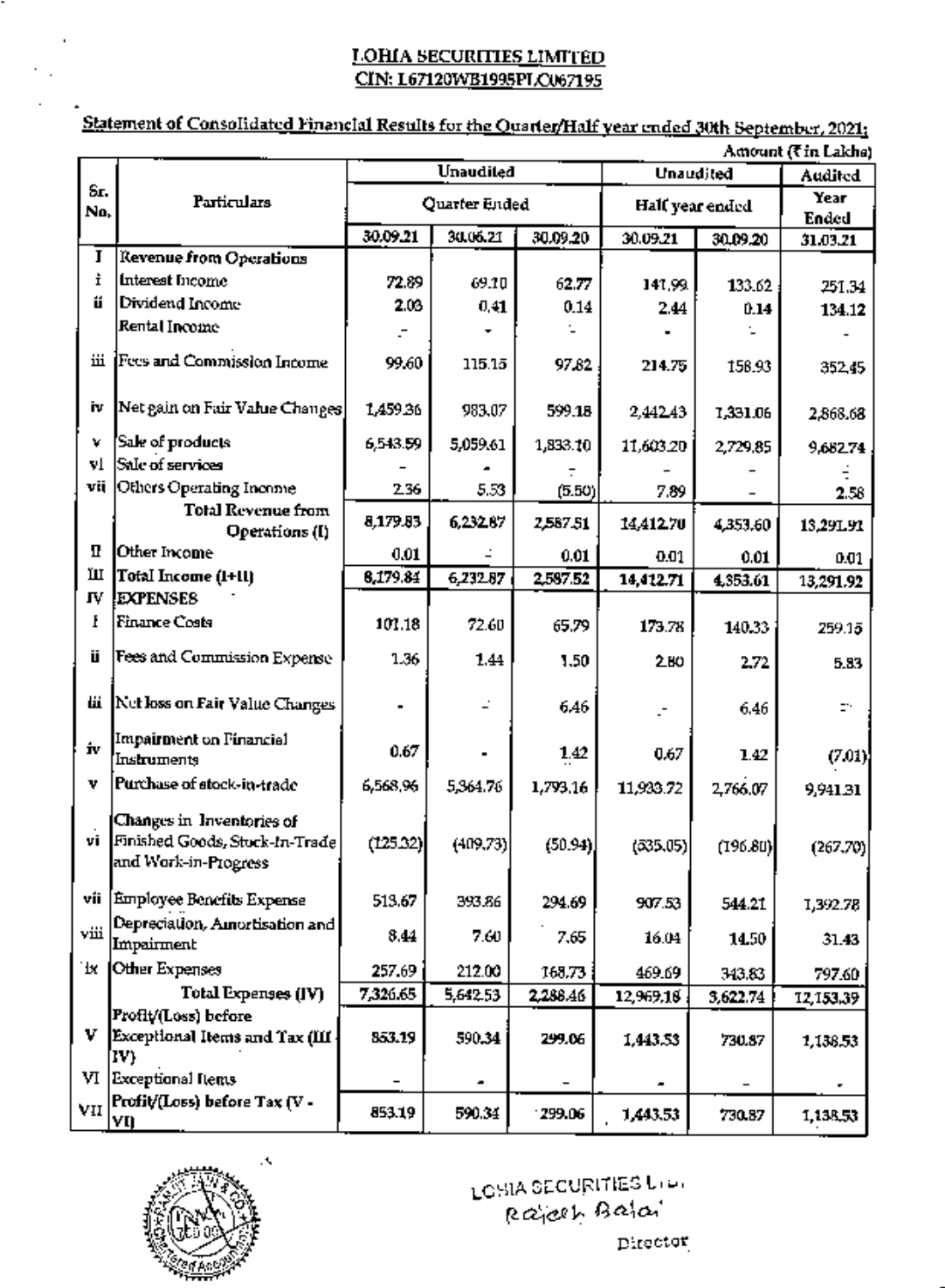### Statement of Cunsolidated Financial Results for the Quarter/Half year ended 30th September, 2021;

|           | Amount (₹ in Lakhs).                                                                                                 |               |                  |          |                          |          |          |  |  |  |
|-----------|----------------------------------------------------------------------------------------------------------------------|---------------|------------------|----------|--------------------------|----------|----------|--|--|--|
|           |                                                                                                                      |               | <b>Unandited</b> |          | <b>Unaudlied</b>         | Aud (led |          |  |  |  |
| $S_T$     | <b>Particulars</b>                                                                                                   | Quarter Ended |                  |          | Half year ended          | Year     |          |  |  |  |
| No.       |                                                                                                                      |               |                  |          |                          | Ended    |          |  |  |  |
|           |                                                                                                                      | 30.09.21      | 30.06.21         | 30.09.20 | 30.09.21                 | 30,09,20 | 31.03.21 |  |  |  |
|           | VIII Tax Expense:                                                                                                    |               |                  |          |                          |          |          |  |  |  |
|           | <b>Current Tax</b>                                                                                                   | 358.40        |                  |          | 358.40                   |          | 269.55   |  |  |  |
|           | Deferred Tax                                                                                                         | 12.13         | (3.13)           | (2.65)   | 8.95                     | (2.65)   | (0.35)   |  |  |  |
| LX.       | Profit/(loss) after tax and<br>before share of profit of<br>associates (VII - VIII)                                  | 482.66        | 593.52           | 301.71   | 1,076.18                 | 733.52   | 869.33   |  |  |  |
| x         | Share of Profit/(Loss) from<br><b>Associate Company</b>                                                              | 2.01          | (1.83)           |          | 0.18                     |          | 0.57     |  |  |  |
| <b>xI</b> | Profit/(loss) for the period<br>$(IX+X)$                                                                             | 484.67        | 591.69           | 301.71   | 1,076.36                 | 733.52   | 869.90   |  |  |  |
|           | XII Other Comprehensive Incomo                                                                                       |               |                  |          |                          |          |          |  |  |  |
| آباءِ آ   | Items that will not be<br>reclassified to profit or loss                                                             |               |                  |          |                          |          | 6.55     |  |  |  |
|           | Income tax relating to items<br>a.ii that will not be reclassified to<br>profit or loss                              | Ę.            |                  |          |                          |          | (1.87)   |  |  |  |
| a,ïiî     | Share of OCI in Associates<br>relating to items that will not be<br>reclassified to profit or loss (net<br>of tax)   | 1.62          |                  |          | 1.62                     |          | 0.25     |  |  |  |
| b.i       | Items that will be reclassified to<br>profit or loss                                                                 |               |                  |          |                          |          |          |  |  |  |
|           | Income tax relating to items<br>b.ii that will be reclassified to profit<br>or loss                                  |               |                  |          | $\overline{\phantom{a}}$ | ÷.       |          |  |  |  |
|           | Share of OCI in Associates<br>b.iii relating to items that will be<br>reclassified to profit or loss (net<br>of tax) | т             |                  |          |                          |          |          |  |  |  |
|           | Other Comprehensive Income<br>for the period (Net of Tax)<br>(XII)                                                   | 1.62          |                  |          | 1.62                     |          | 4.93     |  |  |  |
| XIII      | Total Comprehensive Income<br>for the period $(XI + XII)$                                                            | 486.29        | 591.69           | 301.71   | 1,077.98                 | 733.52   | 874.83   |  |  |  |



LOHIA SECURITIES LTU.<br>Paricul Bajai Director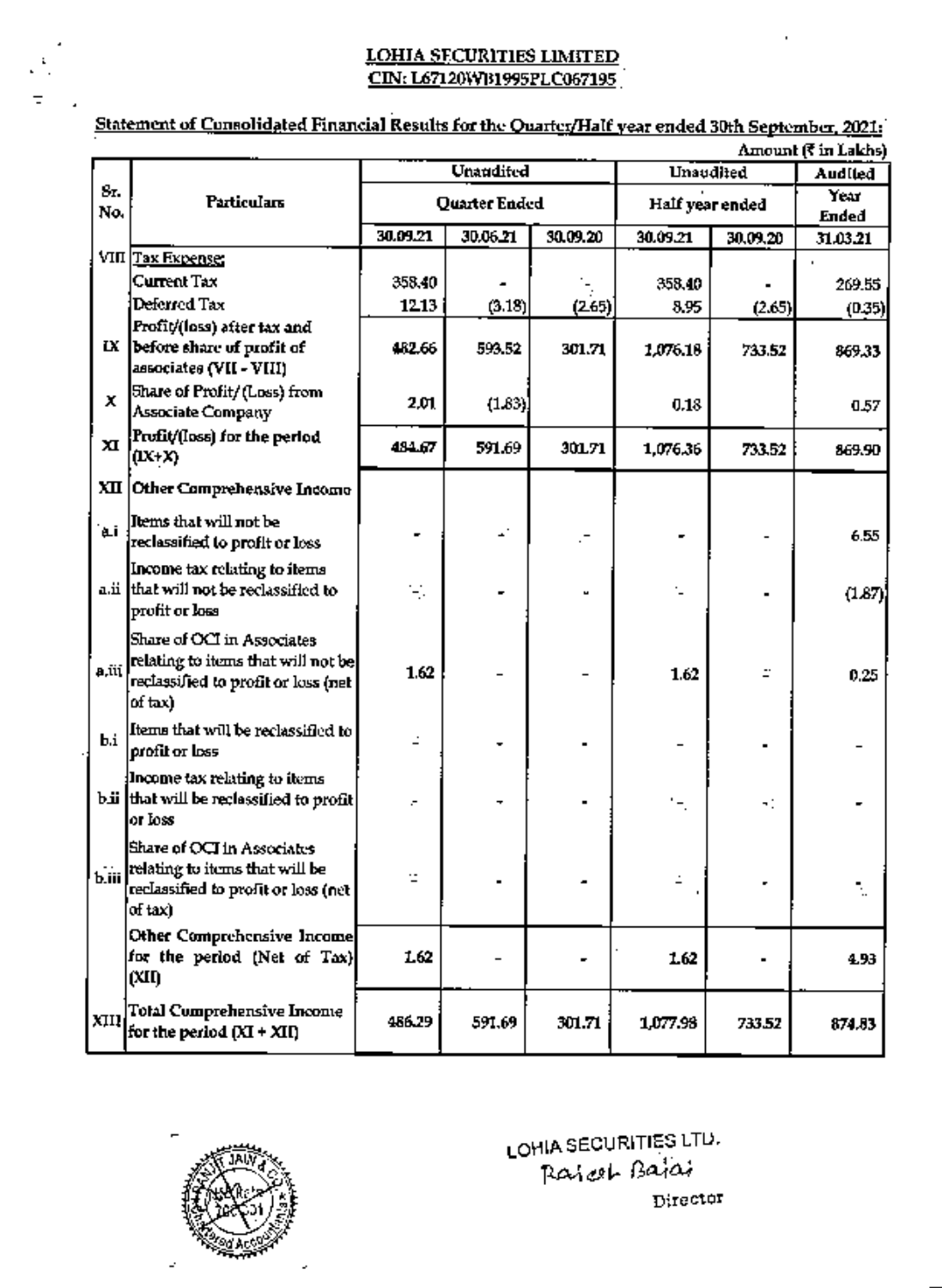Statement of Consolidated Financial Results for the Quarter/Half year ended 30th September, 2021: **But To Zitchcok** 

| Almount (VIII LAIKRS) |                                                             |                      |          |          |                 |               |          |  |  |
|-----------------------|-------------------------------------------------------------|----------------------|----------|----------|-----------------|---------------|----------|--|--|
|                       |                                                             | Unaudited            |          |          | Unaudited       | Audited       |          |  |  |
| 8г.<br>No.            | Particulars                                                 | <b>Quarter Ended</b> |          |          | Half year ended | Year<br>Ended |          |  |  |
|                       |                                                             | 30,09.21             | 30.06.21 | 30.09.20 | 30.09.21        | 30.09.20      | 31.03.21 |  |  |
|                       | <u>  XIV   Earnings Per Share</u>                           |                      |          |          |                 |               |          |  |  |
|                       | <b>Basic (Equity Share Face Value</b><br><b>₹10/-cacli}</b> | 10.14                | 12,38    | 6.31     | 22.53           | 15.35         | 18.21    |  |  |
| ü                     | Diuted (Equity Share Face)<br> Value ₹ 10/– cach)           | 10.14                | 12.38    | 6.31     | 22.53           | 15.35.        | 18.21    |  |  |

For and on behalf of the Board of Directors<br>LOHIA SECURITIES LTD.

 $\ddot{\cdot}$ 

RajechBaiaj

Director<br>Rajesh Kumar Bajaj<br>With Lunder Whole Time Director DIN: 00080664 Place: Kolkata Dated: 12.11.2021

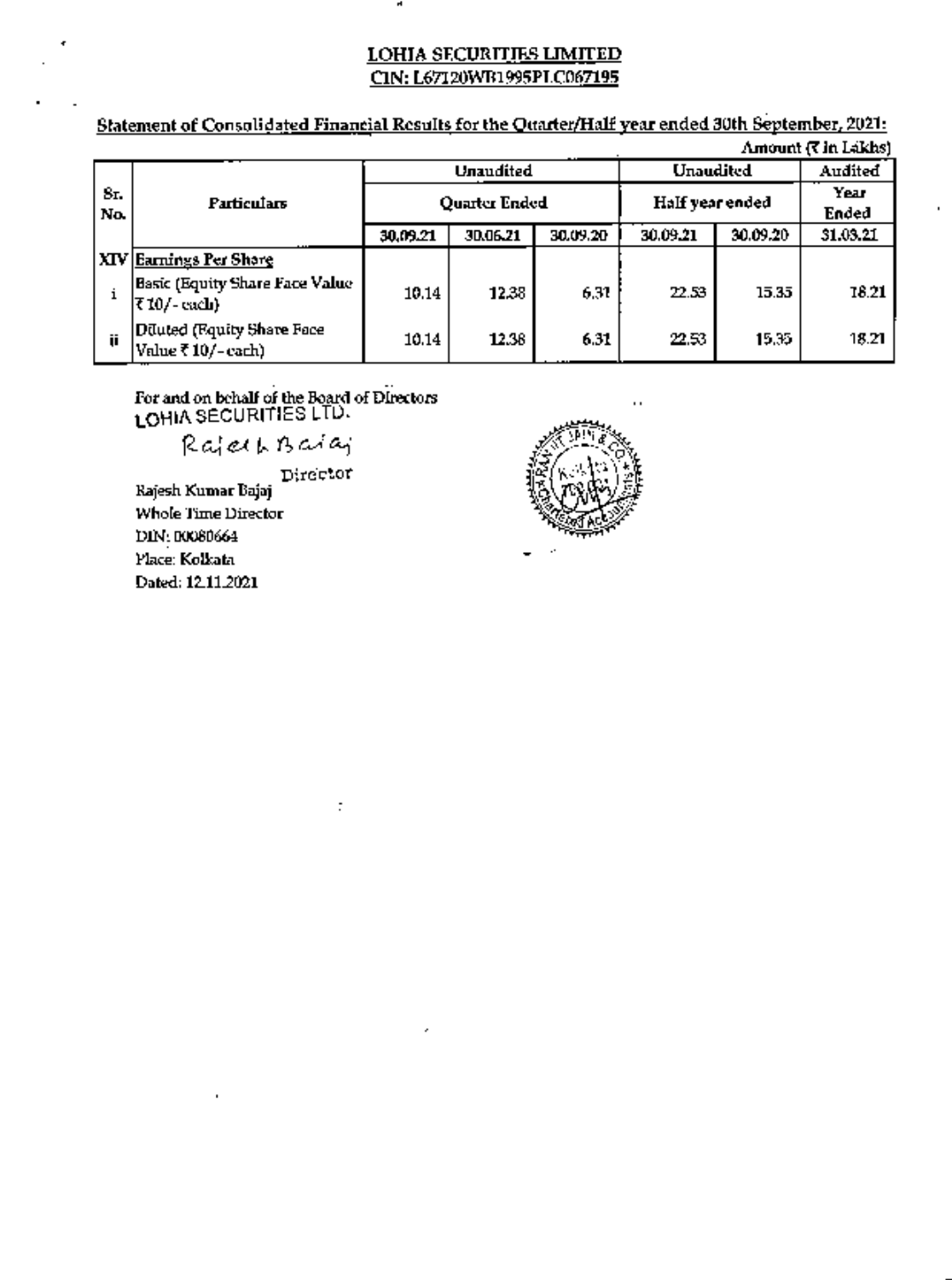Consolidated Notes:

- 1 The financial results have been reviewed by the Audit Committee and taken on record by the Board of Directors of the Lohia Securities Limited (the 'Company') at its Meeting held on 12th November, 2021.
- 2 This statement has been prepared in accordance with the requirements of Regulations 33 and Regulations. 52 read with Regulation 63 of the listing regulations, read with SEBI Circulars CIR/CFD/FAC/62/2016 dated 5 July 2016 and CIR/IMD/DF1/69/2016 dated 10th August 2016.
- 3 The Statutory Auditors of the Company have carried out the Limited Review of the results for the quarter ended September 30, 2021.
- 4 The Company does not have more than one reportable segment in line with the Indian Accounting Standards ('Ind AS'') and hence, segment reporting is not applicable.
- 5 The consolidated results represent results of Lohia Securities L1d, and its subsidiaries Trade City Securities (P) Ltd. (100%), Trade City Commodities (P) Ltd. (100%), Trade City Real Estate (P) Ltd. (100%) and Trade City Barter (P) Ltd. (100%) and its associates Daadi Stock Broking (P) Ltd (43.81%) have been prepared in accordance with Ind AS 110 Consolidated Financial Statement. The results for subsidiary companies Trade City Securities (P) Ltd. (100%), Trade City Commodities (P) Ltd., Trade City Real Fstate (P) Ltd. (100%), Trade City Barter (P) Ltd. and and its associate Daadi Stock Broking (P) Ltd. (43.81%) have been consolidated on basis of management representation.
- 6 Corresponding figures of the previous periods / year have been regrouped or rearranged wherever considered necessary.

For and on behalf of the Board of Directors LOHIA SECURITIES LITT Raiceh Aciai

Director

Rajesh Kumar Bajaj Whole Time Director DIN: 00080664 Place: Kolkata Dated: 12.11.2021



ŧ.

r.

û.

 $\mathbf{H}$